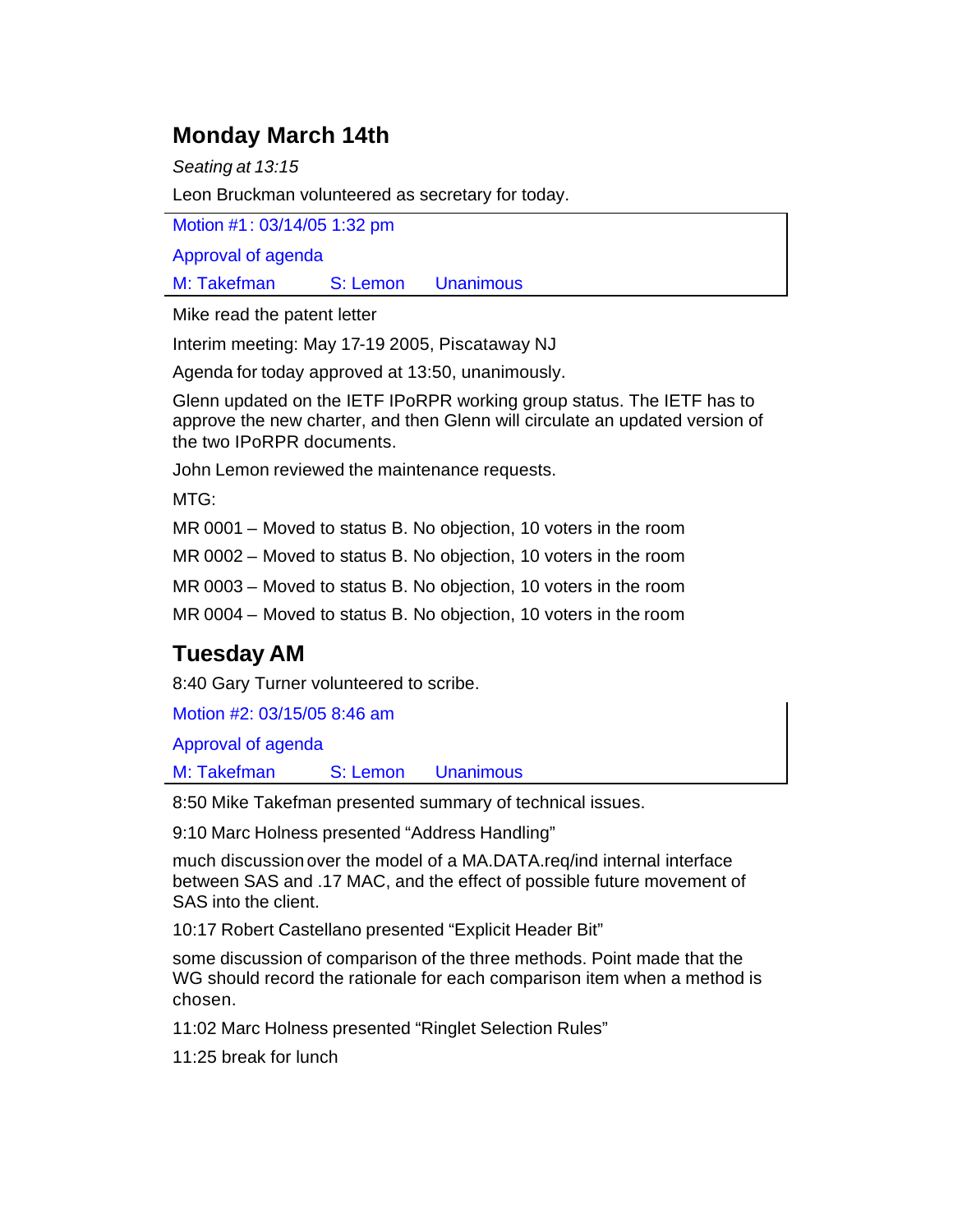# **Tuesday PM**

13:15 Mike Takefman presented responses from 802.1 regarding host support for 802.1Q VLANs.

A network diagram showing all possible combinations of VLAN and SAS enabled hosts on a ring was discussed and commented on. The group debated whether a host can legally use the same MAC address on more than one port.

SAS bypass reasoning was discussed as being desirable for L3 to L3 hosts and methods to signal it on the ring on a per frame basis. Some group members questioned the need for this functionality at all.

A straw poll on agreement that SAS should be available on a frame by frame basis was proposed but not asked.

A straw poll was also proposed for whether the extended frame format should be used by all frames sent via the SAS sub layer but not acted upon.

Topology DB solution will require a CAM to handle and will not work on a per frame basis. The extended bit method wastes valuable free header resources. Presenter supports using a multicast DA address to signal SAS.

Multicast scoping methods were discussed and the presenter offered up a modified the InitialTTL function using the SAS database.

*Recommendations:*

- SAS always uses extended frame format.

- SAS is invoked by a MA\_UNITDATA.request with the MAC configured for SAS. Allows non-SAS traffic to use MA\_DATA.request.

- SAS does support the aliased MAC/VLAN topology. SAS determines flooding requirement (if it's not in the SAS DB flood it)

- SAS DB holds the multicast snooping information and is accessed as part of InitialTTL() to do actual scoping.

14:41 Marc Holness presentation on SAS document structure

The following clauses in the current standard will need some amount of modification: clause 8 (MAC service and reference model), clause 7 (MAC control data path), clause 11 (Topology, discovery and protection) and Annex D (SNMP MIB definitions). An additional appendix (L?) to describe SAS functionality and methodology should be added. Audience suggested instead naming it clause 14 to be more normative in nature that an appendix.

John Lemon suggested adding some text into clause 5 (Architecture Overview) as well as any new terms or abbreviations to clauses 3 and 4.

15:20 John Lemon continued his review of maintenance requests

MR 0050 – A duplicate of a previous MR.

MR 0051 – Moved to status R

MR 0052 – Moved to status R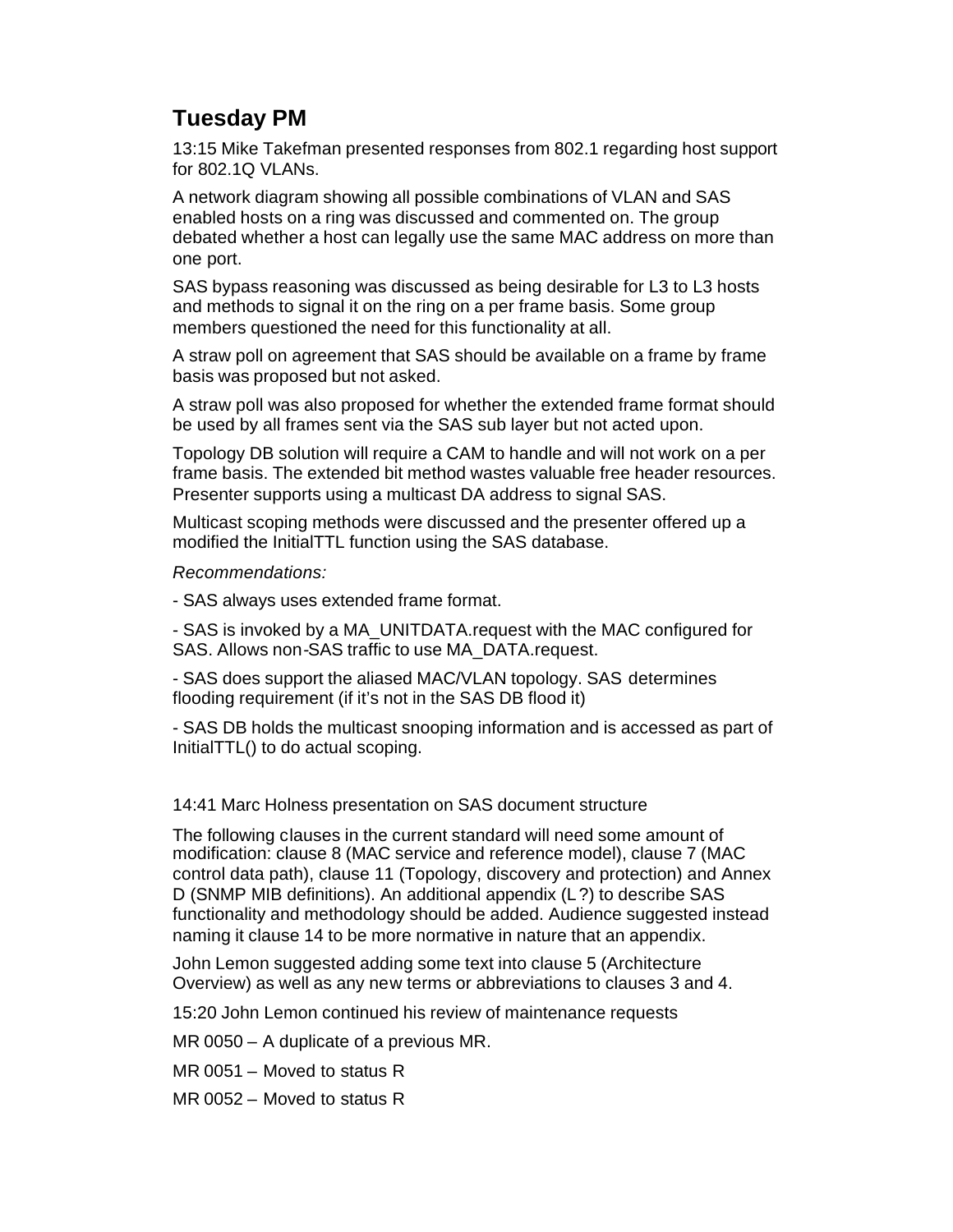MR 0053 – Discussed in detail but no resolution reached.

MR 0013 – Moved to status R with at least one outstanding issue to be looked at again tomorrow.

MR 0015 – Deemed an enhancement and moved to status J.

MR 0016 – Moved to status CB, no objections, 10 voters present. This MR is superseded by MR 0013.

MR 0017 – Moved to status R

MR 0026 – Moved to status B, no objections, 10 voters in the room.

MR 0027 – Moved to status R. Concerns whether this is an error or not.

MR 0028 – Moved to status R and will be reviewed tomorrow.

MR 0039 - Moved to status R and will be reviewed tomorrow.

MR 0040 - Moved to status R and will be reviewed tomorrow.

MR 0041 - Moved to status R and will be reviewed tomorrow.

MR 0042 - Moved to status R and will be reviewed tomorrow.

MR 0043 - Moved to status R and will be reviewed tomorrow.

MR 0052 - Moved to status R and will be reviewed tomorrow.

17:00

MR 0005 – Moved to status B, no objections, 8 voters in the room. 17:25 Meeting adjourned fpr the day.

## **Wednesday, March 16, 2005 Wednesday AM**

### Motion #3 : 03/16/05 8:46 am

### Approval of agenda

M: Takefman S: Lemon Unanimous

-

Reviewing of requirements list commenced.

- Requirements number 0 to 12 were all unanimous. We stopped at 12.
- Started MR section of agenda.

MR 45 was approved unanimously and has a new status of ready for ballot.

MR 46 was approved unanimously and has a new status of ready for ballot.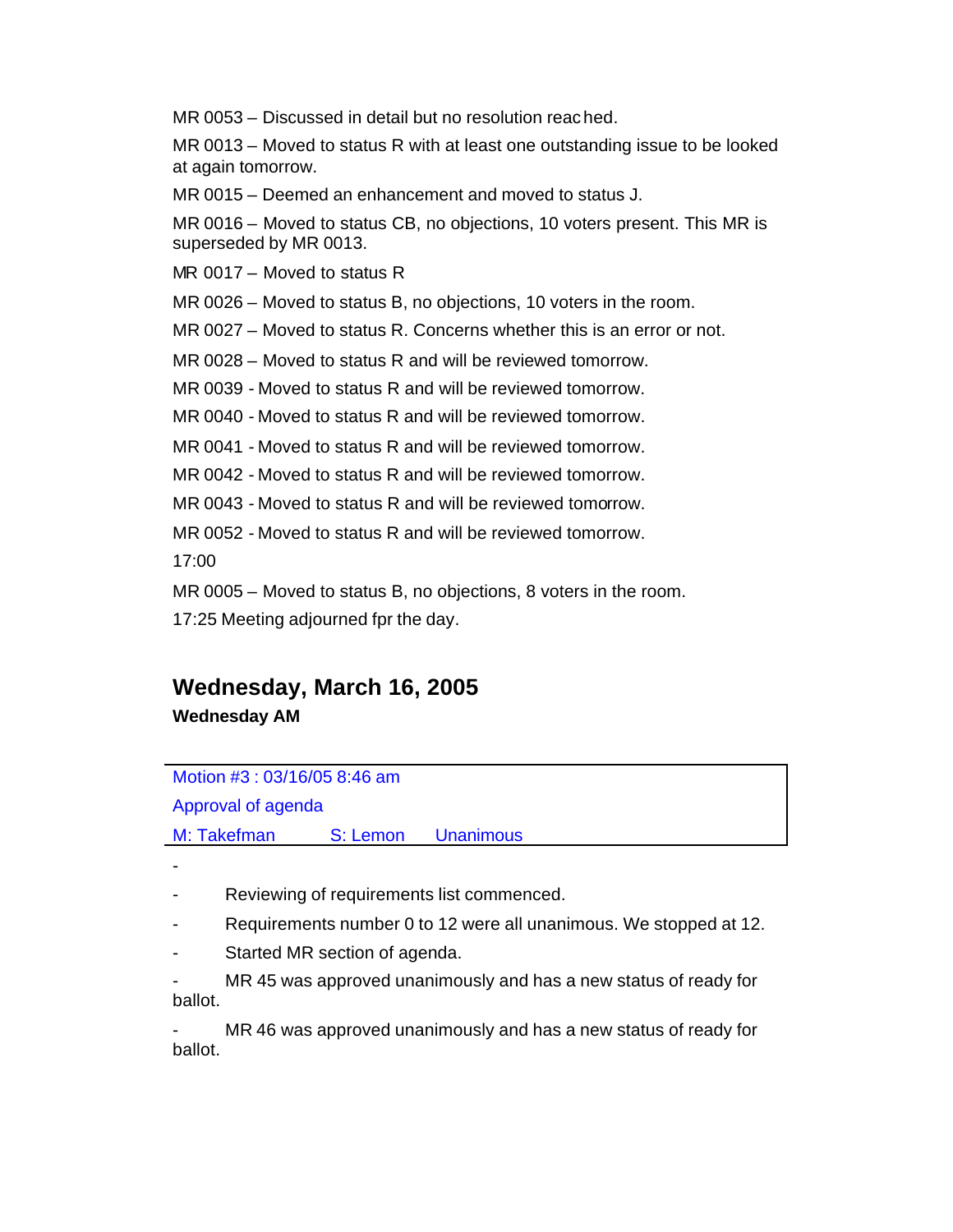MR 47, 48, and 49 have changed status to T (awaiting technical experts). Acknowledgement of problem. Need to figure out a good solution moving forward.

MR 30 was approved unanimously has a new status of ready for ballot.

MR 14 was a disagreement on whether it is an error or a feature enhancement.

### **Wednesday PM**

- Brainstorming session to define maintenance requests
	- o Distinguish an error from a feature request
	- o Lots of debates on the nuance of errors, and a list of interpretations were compiled by Mike and will be made available on the website
- More debate on the requirements doc:
	- o #14 Approved the existing definition
	- o Held a vote on #15, #16, #17, and #20:
		- $\blacksquare$  #15 Passes with Y:6, N:2, A:2
		- **#20 Passes with Y:9, N:0, A:1**
		- $\blacksquare$  #16 Fails with Y:3, N:3, A:4
		- **#17 Fails with Y:2, N:4, A:4**
	- o The runoff election between #15 and #20 yields Y:3 for #15, Y:6 for #20, so #20 is chosen as the actual requirement.
	- o #21 passes unanimously
	- o #19 fails as #21 precludes it
	- $\circ$  #18 passes it implies no change
	- o Marc wants clarification on layering issues:
		- **Believes that the SAS is a shim layer within the MAC**
		- **EXTER After a long debate about whether 17b should support** VLAN awareness in the context of link security, we created a new requirement #22 and will attempt to resolve in the future
- Layering discussion
	- o Marc points out that the interface to the SAS is the same on both sides, and that it reflects the definition of the MAC external interface and the ISS. He is concerned that the current model limits possible future shims.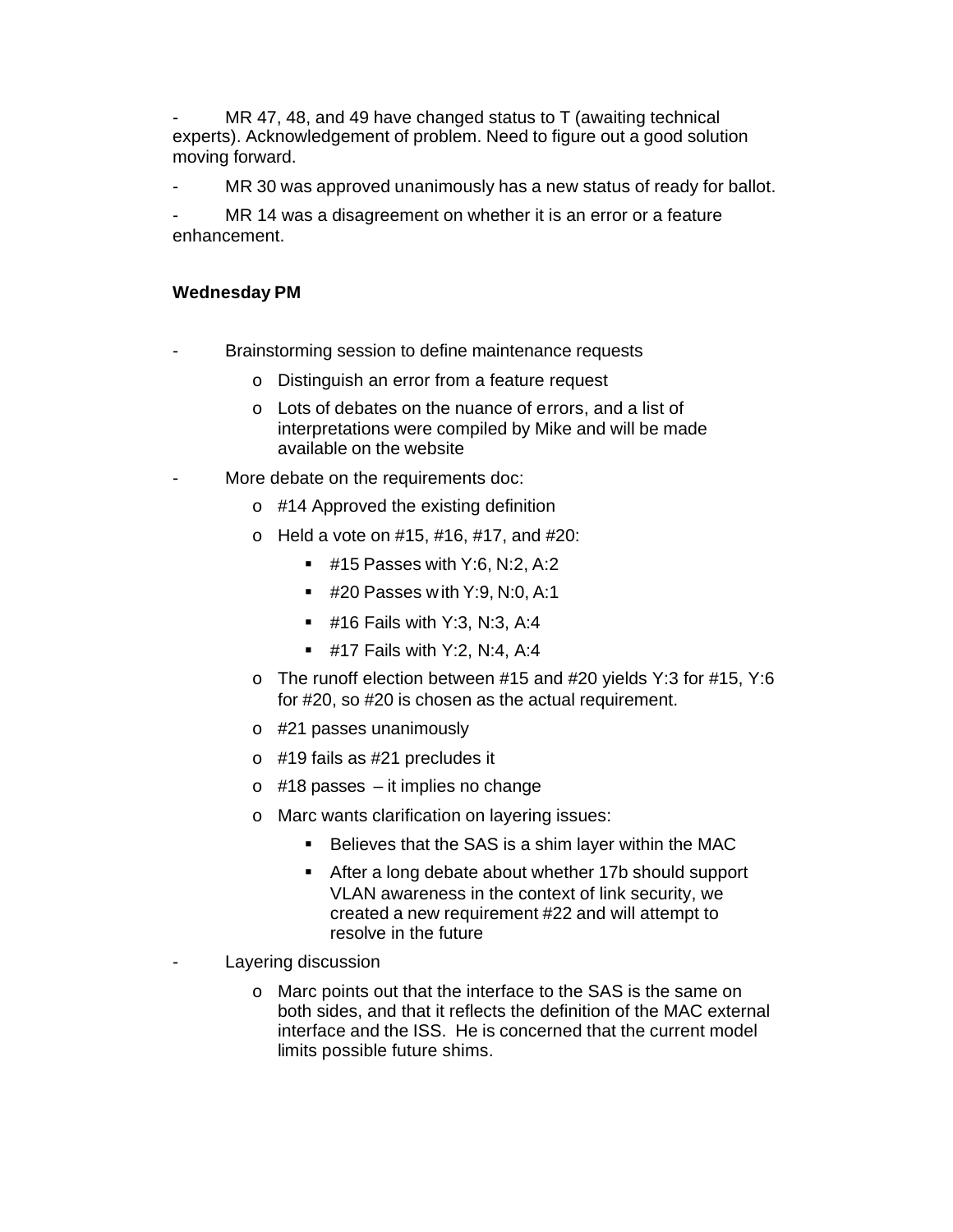- o Peter counters that if the SAS function is moved out of the MAC then there's no need for additional functionality or interface definition in the MAC or at the SAS.
- o Mike requests both Peter and Marc to give a tangible definition of their proposals and what they would mean in practice.

#### **Thursday, March 17, 2005 AM**

Motion #4 : 03/17/05 8:58 am Approval of agenda M: Takefman S: Lemon Unanimous

Mike presented critical technical decisions – Frame Formats, SAS Indications, Service Interface, Multicast Scoping, VLAN Corner case, initial Document structure, Ringlet Selection, Pruning rules

- o Discussion on various alternatives for service interface SAS configuration parameter - always on, off, frame-by-frame.
- o Discussion on Multicast Scoping database In general, SDB to contain separate tables – static unicast, static multicast, dynamic multicast or is there a single table?
	- **Peter prefers two separate tables Multicast and unicast**
	- **Marc prefers alignment with 802.1D**
	- **•** Decision to defer this decision based on straw poll
- o No other additions proposed to the list
- Technical Decisions
	- o Frame Formats --
		- **SAS frame transmissions will always use the extended** frame format
			- Mike prefers this due to consistency, ease
			- Peter comments about overhead and various local and remote scenarios.
			- Passes with  $Y:9. N:0. A:0 Time 9:45$
	- o 802.17b will support SAS or non SAS service on a frame by frame basis
		- **Passes with Y:7, N:2, A:0 Time 9.43**
	- o Frame format/SAS learning eligibility
		- **Topology DB method: Y:2, N:6, A:1 Time 10.01**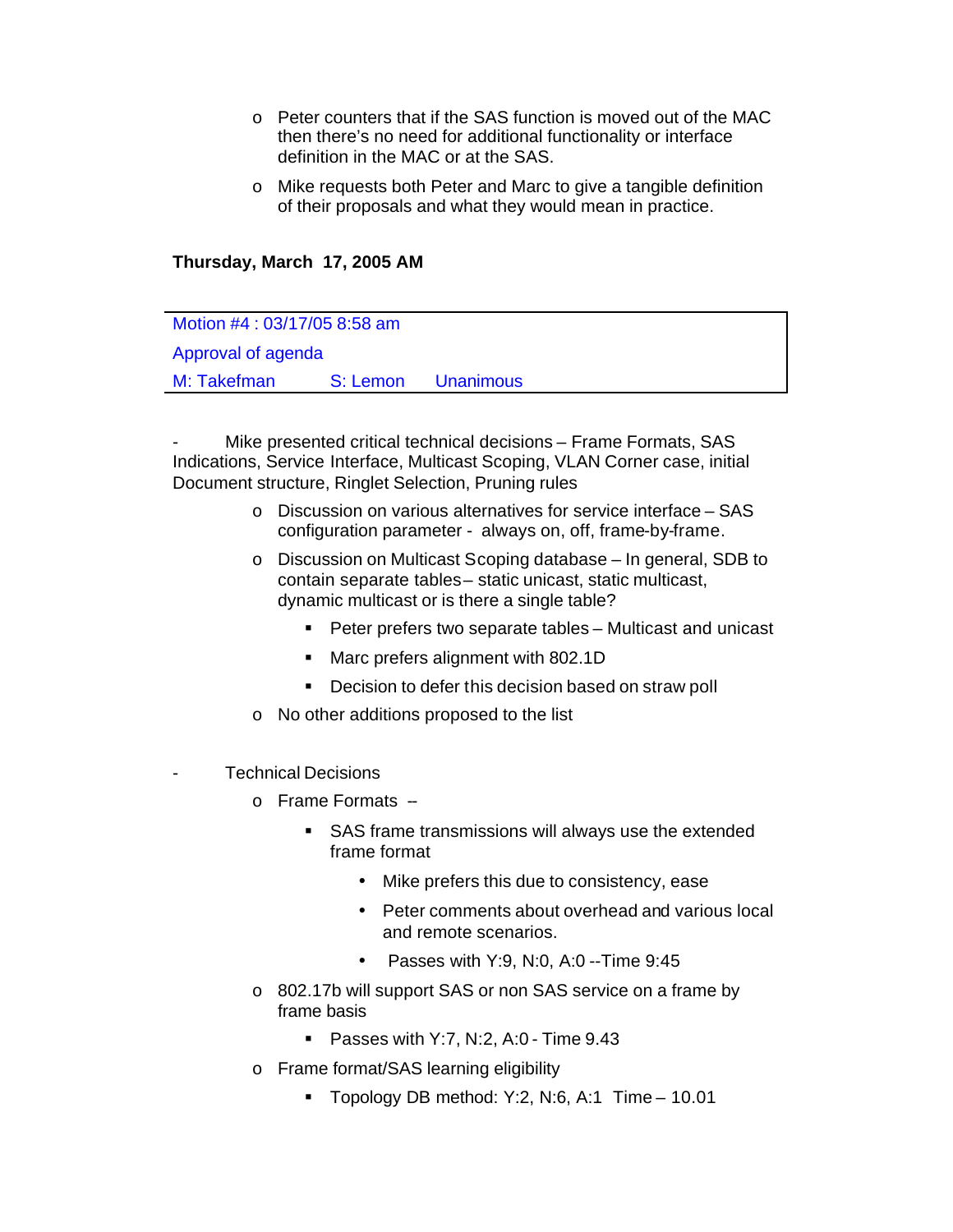- **Header bit method: Y:3, N:6, A:0 Time 10.01**
- Reserved group address method: passes with  $Y:8, N:1$ , A:0 Time – 10.02
- o Service Interface
	- An optional parameters sas enable will be defined in MA-DATA.request to turn on SAS processing for this frame Passes Y:9, N:0, A:0 Time – 10.05
	- A MAC configuration variable will be provided to set the default value of the MA-DATA.request "sas\_me" parameter (sas/non-sas) Passes Y:9, N:0, A:0 Time – 10.24
		- Action for Marc to see if the existing maintenance request for handling default for strict/relaxed can be resolved in a similar way.
- o Duplicate MAC in different VLAN Corner Case
	- ß 802.17b should support the VLAN corner case when SAS is used (and VLAN aware) see presentation mlt\_SAS\_01.pdf for more description. Passes Y:9, N:0, A:0 Time – 10.41
	- ß 802.17b will not support the VLAN corner case when SAS is not used. Passes Y:9, N:0, A:0 Time – 10.42
- o Document structure
	- The initial draft shall follow the document structure as defined by mh-DocStruct\_02.pdf. Passes Y:9, N:0, A:0 Time – 10.46
- o Layering
	- $\blacksquare$  The layering in the initial draft will be  $-$  SAS associations database operations as separate state machines. Passes Y:9, N:0, A:0 Time – 11.08
- o Ringlet selection
	- The initial draft will use the ringlet selection rules as defined by the mh\_RingSelect\_02.pdf. Passes Y:7, N:0, A:2 Time – 11.10
- o Pruning rules
	- **IF Initial draft will include the following pruning rules**
	- **Full pruning. Passes Y:9, N:0, A:0 Time 11.11**
	- **Optional Partial Pruning by ring station address. Passes** Y:9, N:0, A:0 Time – 11.18
	- **•** Optional partial pruning by ring station address  $+$  FID. . Passes Y:9, N:0, A:0 Time – 11.19
- Closing plenary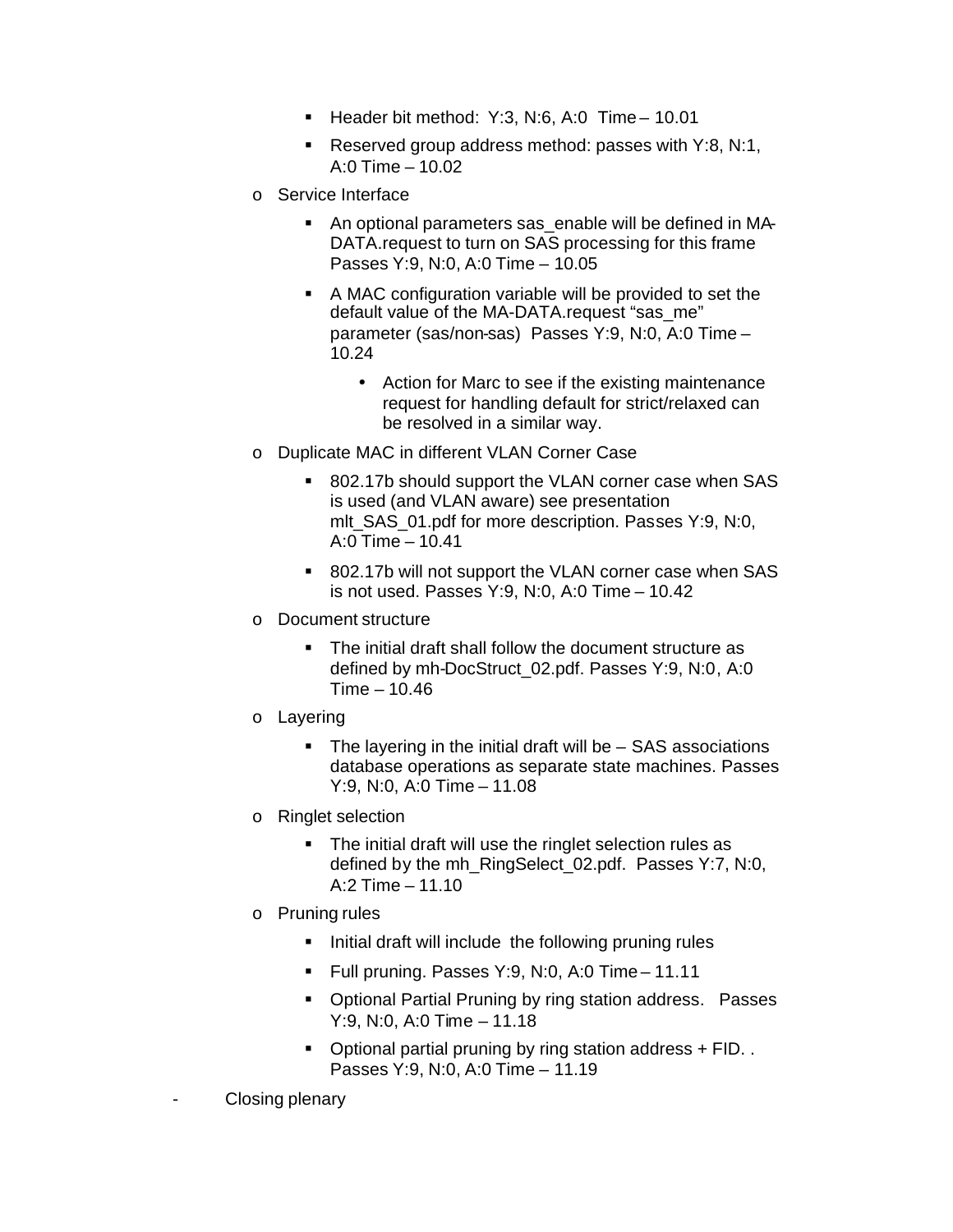Motion #5 : 03/17/05 11:40 am

Approve the Requirements document (Req\_17b\_03-16-05\_01.xls) for P802.17b

M: Jones S: Lemon Y:9 N :0 A :0

Motion #6 : 03/17/05 11:42 am

Approve the technical selections for P802.17b as found in (mlt\_technical\_01.pdf).

M: Takefman S: Holness Y:9 N:0 A:0

Motion #7 : 03/17/05 11:43 am

Move to approve the minutes of the following sessions or teleconferences: November 2004, December 2004, January 2005, February 2005.

M: Takefman S: Lemon Y:9 N :0 A :0

#### Motion #8 : 03/17/05 11:51 am

Move to hold an 802.17 Interim Session at IEEE Piscataway Headquarters on May 17/18/19 and to authorize the group to progress the 802.17b project and maintenance task group activity.

M: Lemon S: Jones Y:9 N :0 A :0

Motion #9 : 03/17/05 12:01 pm

Move to hold an 802.17b conference call on Thursday Apr 21, 2005 from 12 noon ET to 3pm ET and 4pm to 7pm ET.

M: Holness S: Jones Y:9 N :0 A :0

Motion #10 : 03/17/05 12:03 pm

Move to hold an 802.17b conference call on Tuesday Jun 21, 2005 from 12 noon ET to 3pm ET and 4pm to 7pm ET.

M: Holness S: Jones Y:9 N :0 A :0

Motion #11 : 03/17/05 12:05 pm

Move to authorize the P802.17b editor (Marc Holness) to create P802.17b D0.0 based on the technical decisions made at the March Plenary Session.

M: Turner S: Sultan Y:9 N :0 A :0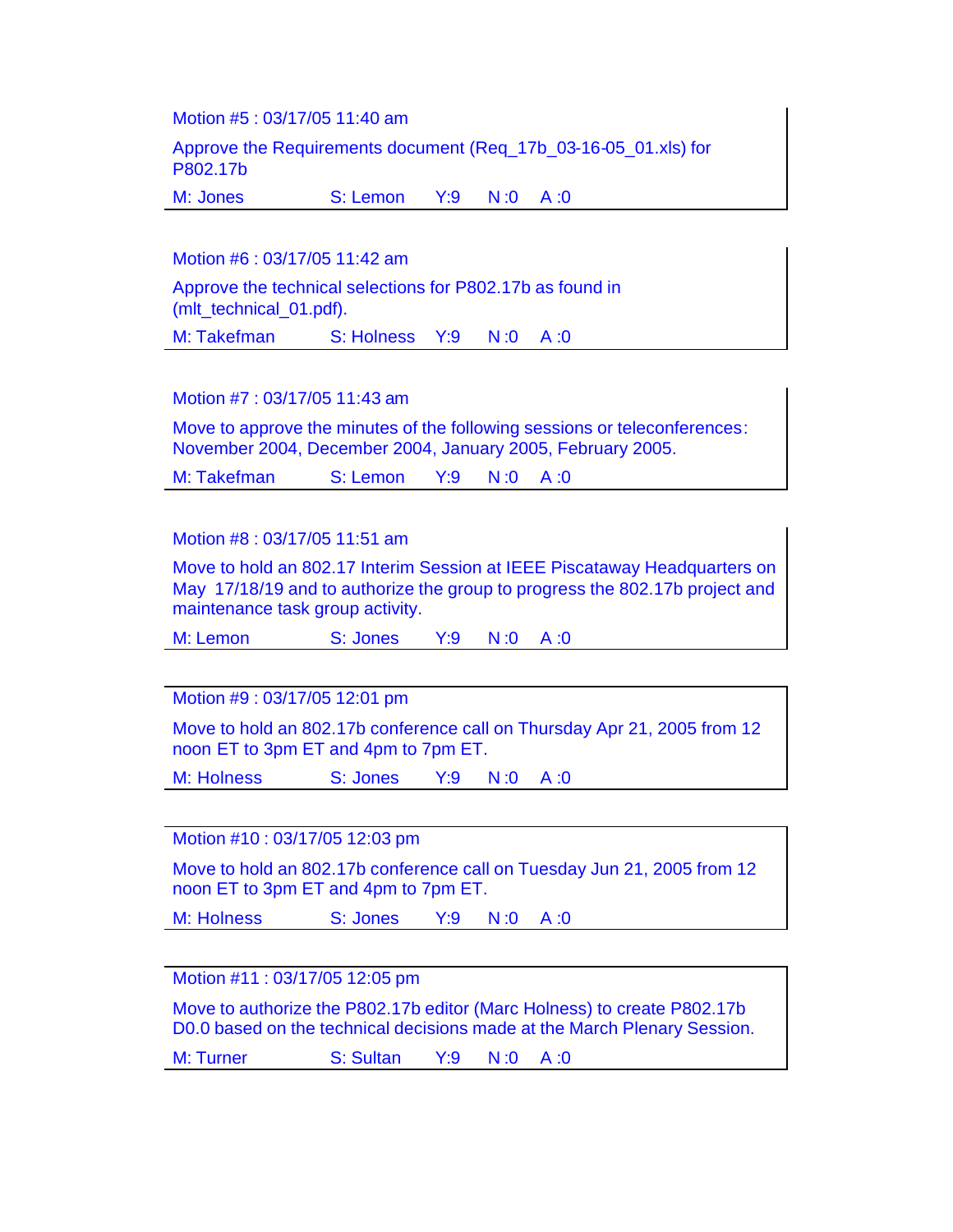- o Mike appoints Marc Holness as the editor of 802.17b.
- $\circ$  Motion 12 Move to adjourn --

## **Thursday, March 17, 2005 Thursday PM**

13:40 John Lemon continued his review of maintenance requests

MR 0012 – John Lemon proposed addition to proposed resolution to (1) clarify that the bandwidth is reported in units of bytes per ageCoef agingIntervals and (2) that the encoding include all data and control traffic sent A0 but does not include fairness and idle traffic. Discussion of why fairness frames are excluded: fairness frames travel only single hop, including fairness frames in the encoding would significantly overcount reported bandwidth. MR 12 was approved unanimously and has a new status of ready for ballot.

MR 0019 – Was noted that problem is specific to rate-based congestion detection. MR 46 was approved unanimously and has a new status of ready for ballot.

MR 0023 – JL indicated that this problem would cause sendC to be only occasionally issued. MR 23 was approved unanimously and has a new status of ready for ballot.

MR 0024 –MR 24 was approved unanimously and has a new status of ready for ballot.

MR 0025 –Noted that this problem occurs only in the case of shaper-based implementation. Agreement that undefined 'NORM' is a problem. Status changed to T (awaiting technical experts). Need to determine appropriate solution moving forward.

MR 0037 – MR 0037 was approved unanimously and has a new status of ready for ballot.

15:10 Completed review of items identified by attendees as needing immediate attention. Start of review of items previously discussed but not resolved.

MR 0013 – Approved unanimously and has a new status of ready for ballot. Glen Parsons and others to review proposed MIB changes to for preferred method of implementation.

MR 0016 – Superceded by MR0013.

MR 0027 – Not ready for ballot. Unclear whether this is error or request for enhancement. Mike Takefman to propose alternate remedy.

MR 0028 – Not ready for ballot. Attendees wanted more time to consider resolution.